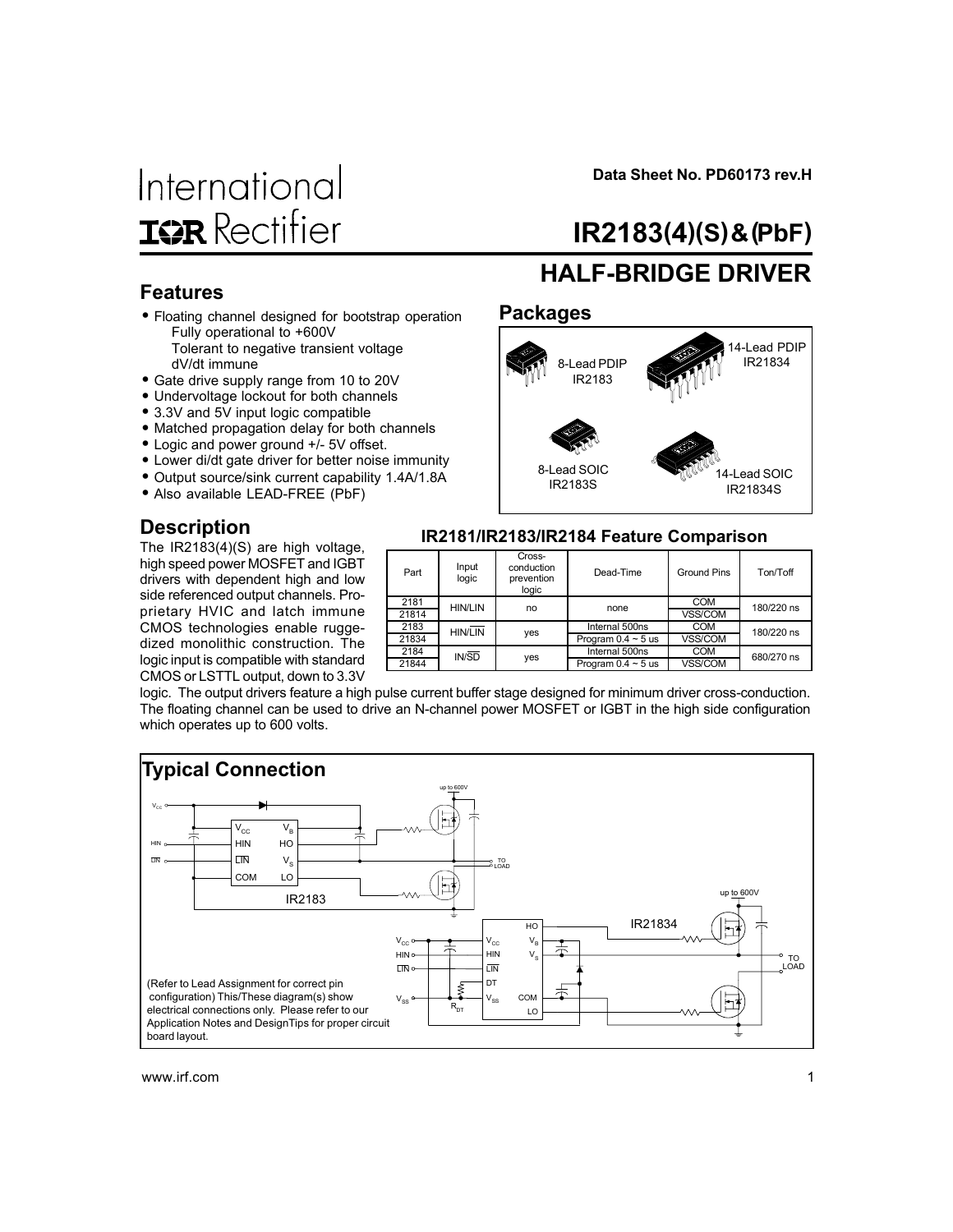#### Absolute Maximum Ratings

Absolute maximum ratings indicate sustained limits beyond which damage to the device may occur. All voltage parameters are absolute voltages referenced to COM. The thermal resistance and power dissipation ratings are measured under board mounted and still air conditions.

| Symbol                | <b>Definition</b>                                 | Min.           | Max.           | <b>Units</b>   |        |
|-----------------------|---------------------------------------------------|----------------|----------------|----------------|--------|
| V <sub>B</sub>        | High side floating absolute voltage               | $-0.3$         | 625            |                |        |
| $V_{S}$               | High side floating supply offset voltage          |                | $V_B - 25$     | $V_B + 0.3$    |        |
| <b>V<sub>HO</sub></b> | High side floating output voltage                 |                | $V_S - 0.3$    | $V_B + 0.3$    |        |
| $V_{\rm CC}$          | Low side and logic fixed supply voltage           |                | $-0.3$         | 25             | $\vee$ |
| V <sub>LO</sub>       | Low side output voltage                           |                | $-0.3$         | $V_{CC}$ + 0.3 |        |
| DT                    | Programmable dead-time pin voltage (IR21834 only) |                | $V_{SS}$ - 0.3 | $V_{CC}$ + 0.3 |        |
| V <sub>IN</sub>       | Logic input voltage (HIN & LIN)                   |                | $V_{SS}$ - 0.3 | $V_{SS}$ + 10  |        |
| Vss                   | Logic ground (IR21834 only)                       |                | $V_{CC}$ - 25  | $V_{CC}$ + 0.3 |        |
| $dV_S/dt$             | Allowable offset supply voltage transient         |                |                | 50             | V/ns   |
| $P_D$                 | Package power dissipation $@T_A \leq +25°C$       | (8-lead PDIP)  |                | 1.0            |        |
|                       |                                                   | (8-lead SOIC)  |                | 0.625          |        |
|                       |                                                   | (14-lead PDIP) |                | 1.6            | W      |
|                       |                                                   | (14-lead SOIC) |                | 1.0            |        |
| Rth <sub>JA</sub>     | Thermal resistance, junction to ambient           | (8-lead PDIP)  |                | 125            |        |
|                       |                                                   | (8-lead SOIC)  |                | 200            |        |
|                       |                                                   | (14-lead PDIP) |                | 75             | °C/W   |
|                       |                                                   | (14-lead SOIC) |                | 120            |        |
| $T_{\rm J}$           | Junction temperature                              |                |                | 150            |        |
| Ts                    | Storage temperature                               |                | -50            | 150            | °C     |
| TL.                   | Lead temperature (soldering, 10 seconds)          |                |                | 300            |        |

#### Recommended Operating Conditions

The Input/Output logic timing diagram is shown in figure 1. For proper operation the device should be used within the recommended conditions. The V<sub>S</sub> and V<sub>SS</sub> offset rating are tested with all supplies biased at 15V differential.

| Symbol          | <b>Definition</b>                                 | Min.                  | Max.         | <b>Units</b> |
|-----------------|---------------------------------------------------|-----------------------|--------------|--------------|
| VB              | High side floating supply absolute voltage        | $V_S + 10$            | $V_S + 20$   |              |
| Vs              | High side floating supply offset voltage          | Note 1                | 600          |              |
| VHO             | High side floating output voltage                 | Vs                    | Vв           |              |
| Vcc             | Low side and logic fixed supply voltage           | 10                    | 20           |              |
| VLO             | Low side output voltage                           | $\mathbf{0}$          | $V_{\rm CC}$ | V            |
| V <sub>IN</sub> | Logic input voltage (HIN & LIN)                   | <b>V<sub>SS</sub></b> | $V_{SS}$ + 5 |              |
| DT              | Programmable dead-time pin voltage (IR21834 only) | <b>V<sub>SS</sub></b> | $V_{\rm CC}$ |              |
| Vss             | Logic ground (IR21834 only)                       | -5                    | 5            |              |
| TA              | Ambient temperature                               | -40                   | 125          | $^{\circ}$ C |

Note 1: Logic operational for V<sub>S</sub> of -5 to +600V. Logic state held for V<sub>S</sub> of -5V to -V<sub>BS</sub>. (Please refer to the Design Tip DT97-3 for more details).

Note 2: HIN and  $\overline{\text{LIN}}$  pins are internally clamped with a 5.2V zener diode.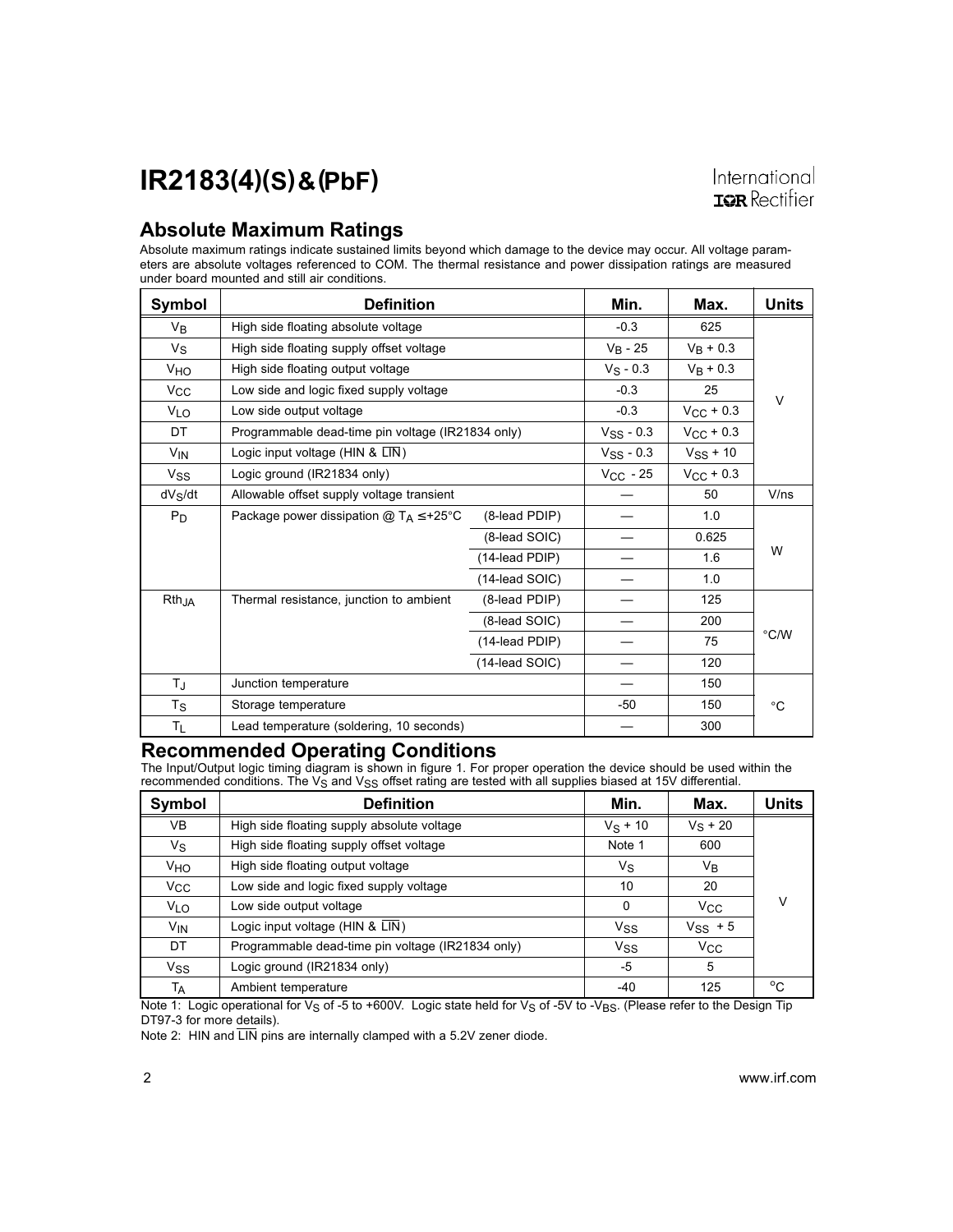International **IQR** Rectifier

### IR2183(4)(S) & (PbF)

#### Dynamic Electrical Characteristics

VBIAS (Vcc, VBS) = 15V, V<sub>SS</sub> = COM, C<sub>L</sub> = 1000 pF, T<sub>A</sub> = 25°C, DT = VSS unless otherwise specified.

| Symbol     | <b>Definition</b>                               |     | Typ.         | Max. I |      | Units Test Conditions  |
|------------|-------------------------------------------------|-----|--------------|--------|------|------------------------|
| ton        | Turn-on propagation delay                       |     | 180          | 270    |      | $Vs = 0V$              |
| toff       | Turn-off propagation delay                      |     | 220          | 330    |      | $V_S = 0V$ or 600V     |
| МT         | Delay matching   ton - toff                     |     | $\mathbf{0}$ | 35     |      |                        |
| tr         | Turn-on rise time                               |     | 40           | 60     | nsec | $V_S = 0V$             |
| tf         | Turn-off fall time                              |     | 20           | 35     |      | $V_S = 0V$             |
| DT         | Deadtime: LO turn-off to HO turn-on(DTLO-HO) &  | 280 | 400          | 520    |      | $RDT=0$                |
|            | HO turn-off to LO turn-on (DT <sub>HO-LO)</sub> | 4   | 5            | 6      | usec | $RDT = 200k (IR21834)$ |
| <b>MDT</b> | Deadtime matching =   DTLO-HO - DTHO-LO         |     | $\Omega$     | 50     |      | $RDT=0$                |
|            |                                                 |     | $\Omega$     | 600    | nsec | $RDT = 200k (IR21834)$ |

#### Static Electrical Characteristics

 $\rm{V_{BIAS}}$  (V $\rm{C_C}$ , V $\rm{BS}$  = 15V, V $\rm{SS}$  = COM, DT= V $\rm{SS}$  and T $\rm{A}$  = 25°C unless otherwise specified. The V $\rm{_{IL},}$  V $\rm{_{IH}}$  and I $\rm{_{IN}}$ parameters are referenced to V<sub>SS</sub>/COM and are applicable to the respective input leads: HIN and LIN. The V<sub>O</sub>, I<sub>O</sub> and Ron parameters are referenced to COM and are applicable to the respective output leads: HO and LO.

| Symbol                   | <b>Definition</b>                                                      | Min. |     | Typ.   Max. |        | <b>Units Test Conditions</b>       |
|--------------------------|------------------------------------------------------------------------|------|-----|-------------|--------|------------------------------------|
| V <sub>IH</sub>          | Logic "1" input voltage for HIN & logic "0" for LIN                    | 2.7  |     |             |        | $V_{CC}$ = 10V to 20V              |
| $V_{IL}$                 | Logic "0" input voltage for HIN & logic "1" for LIN                    |      |     | 0.8         | $\vee$ | $V_{CC}$ = 10V to 20V              |
| V <sub>OH</sub>          | High level output voltage, VBIAS - VO                                  |      |     | 1.2         |        | $I_{\Omega} = 0A$                  |
| VOL                      | Low level output voltage, $V_{\Omega}$                                 |      |     | 0.1         |        | $I_{\Omega} = 0A$                  |
| <sup>I</sup> LK          | Offset supply leakage current                                          |      |     | 50          |        | $V_B = V_S = 600V$                 |
| <b>l</b> QBS             | Quiescent V <sub>BS</sub> supply current                               | 20   | 60  | 150         | μA     | $V_{IN}$ = 0V or 5V                |
| locc                     | Quiescent $V_{CC}$ supply current                                      | 0.4  | 1.0 | 1.6         | mA     | $V_{IN}$ = 0V or 5V                |
| l <sub>IN+</sub>         | Logic "1" input bias current                                           |      | 25  | 60          |        | $HIN = 5V$ , $\overline{LIN} = 0V$ |
| l <sub>IN-</sub>         | Logic "0" input bias current                                           |      |     | 1.0         | μA     | $HIN = 0V$ , $\overline{LIN} = 5V$ |
| V <sub>CCUV+</sub>       | V <sub>CC</sub> and V <sub>BS</sub> supply undervoltage positive going | 8.0  | 8.9 | 9.8         |        |                                    |
| V <sub>BSUV+</sub>       | threshold                                                              |      |     |             |        |                                    |
| V <sub>CCUV</sub>        | V <sub>CC</sub> and V <sub>BS</sub> supply undervoltage negative going | 7.4  | 8.2 | 9.0         | $\vee$ |                                    |
| V <sub>BSUV-</sub>       | threshold                                                              |      |     |             |        |                                    |
| <b>V<sub>CCUVH</sub></b> | <b>Hysteresis</b>                                                      | 0.3  | 0.7 |             |        |                                    |
| <b>VBSUVH</b>            |                                                                        |      |     |             |        |                                    |
| $I_{O+}$                 | Output high short circuit pulsed current                               | 1.4  | 1.9 |             |        | $V_O = 0V$                         |
|                          |                                                                        |      |     |             | A      | $PW \leq 10 \mu s$                 |
| lo-                      | Output low short circuit pulsed current                                | 1.8  | 2.3 |             |        | $V_{O} = 15V,$                     |
|                          |                                                                        |      |     |             |        | $PW \leq 10 \text{ }\mu\text{s}$   |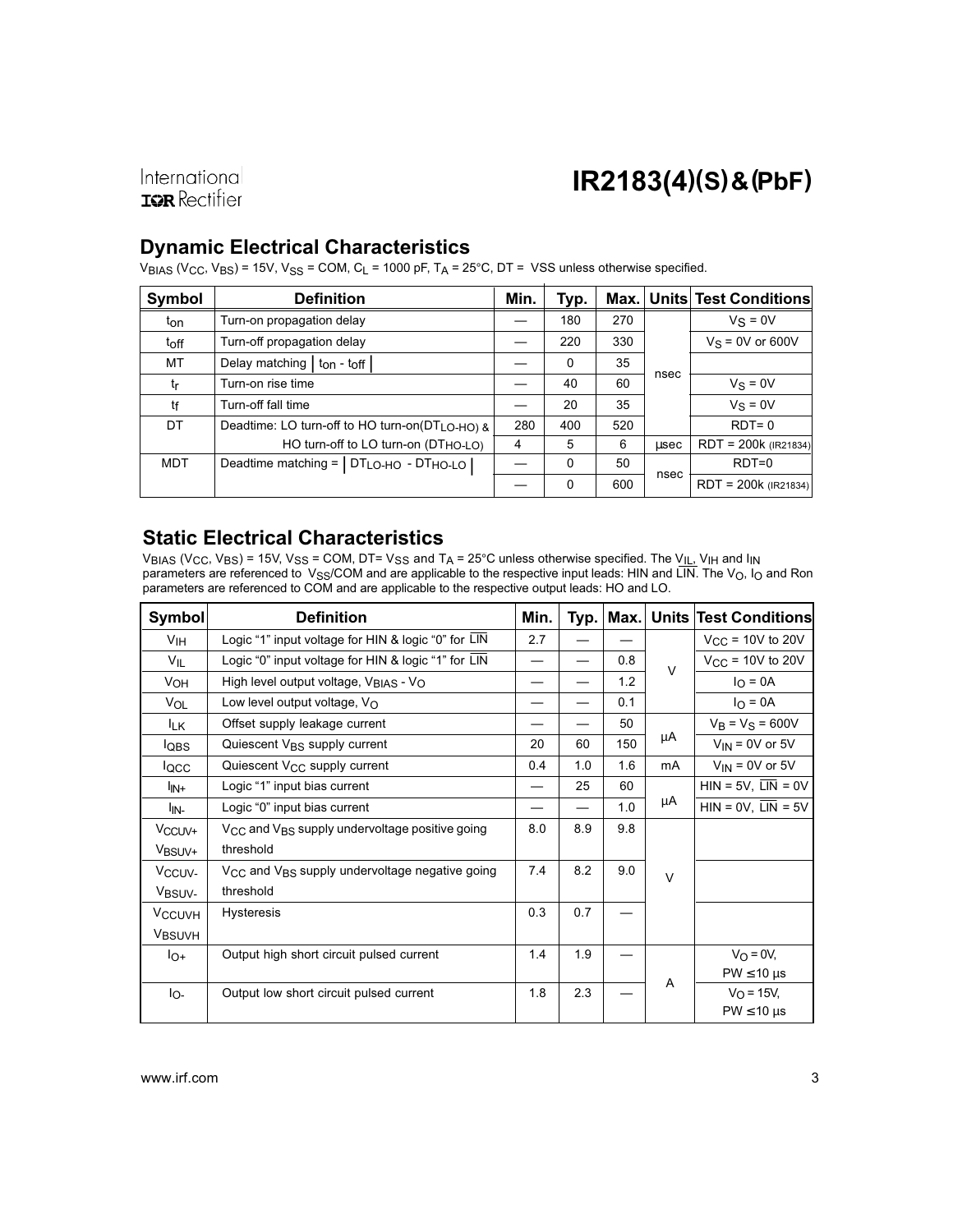### Functional Block Diagrams



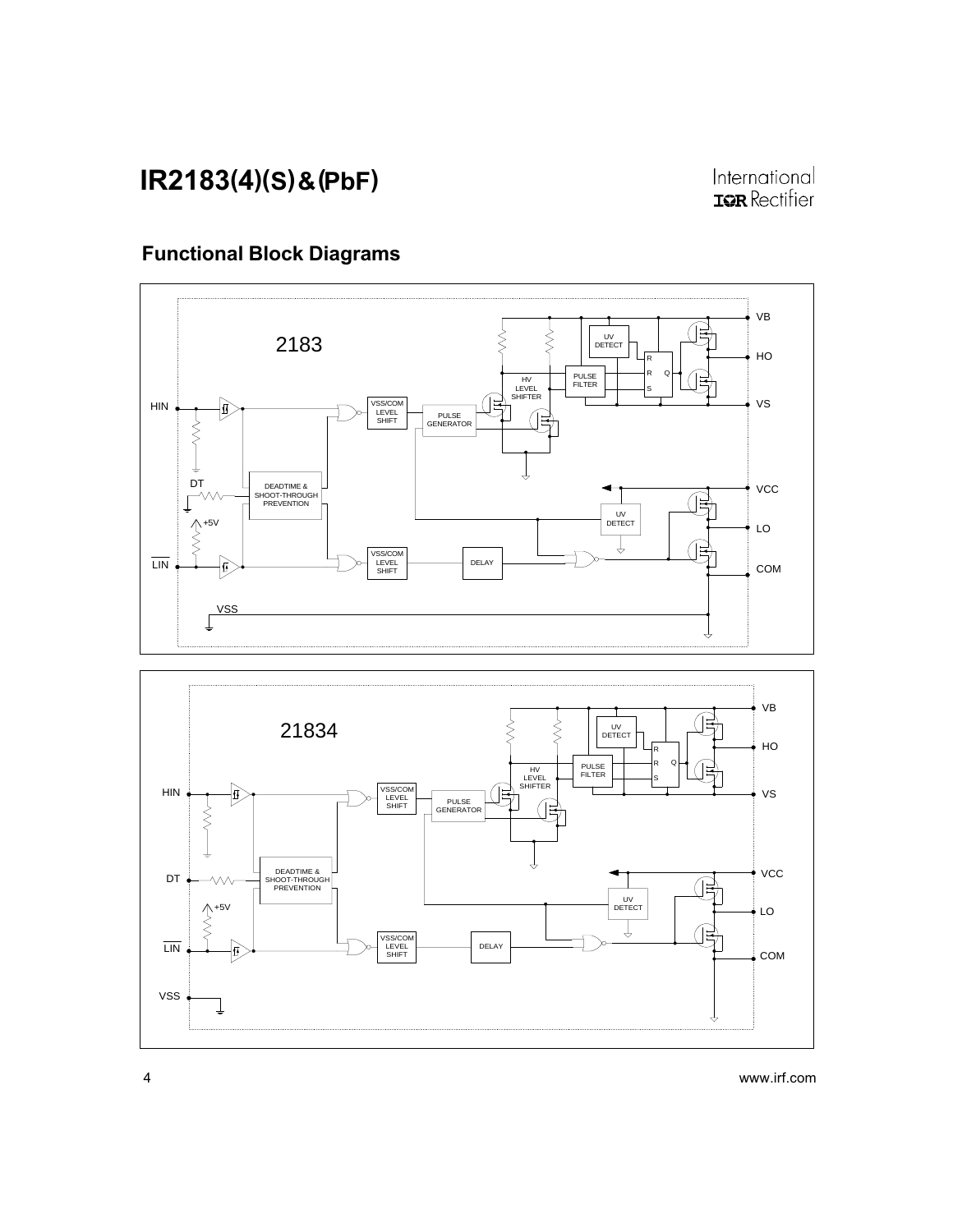International **IQR** Rectifier

### Lead Definitions

| Symbol                | <b>Description</b>                                                                            |
|-----------------------|-----------------------------------------------------------------------------------------------|
| <b>HIN</b>            | Logic input for high side gate driver output (HO), in phase (referenced to COM for IR2183 and |
|                       | VSS for IR21834)                                                                              |
| <b>LIN</b>            | Logic input for low side gate driver output (LO), out of phase (referenced to COM for IR2183  |
|                       | and VSS for IR21834)                                                                          |
| DT                    | Programmable dead-time lead, referenced to VSS. (IR21834 only)                                |
| <b>VSS</b>            | Logic Ground (21834 only)                                                                     |
| VB                    | High side floating supply                                                                     |
| HO                    | High side gate driver output                                                                  |
| Vs                    | High side floating supply return                                                              |
| <b>V<sub>CC</sub></b> | Low side and logic fixed supply                                                               |
| LO                    | Low side gate driver output                                                                   |
| <b>COM</b>            | Low side return                                                                               |

#### Lead Assignments

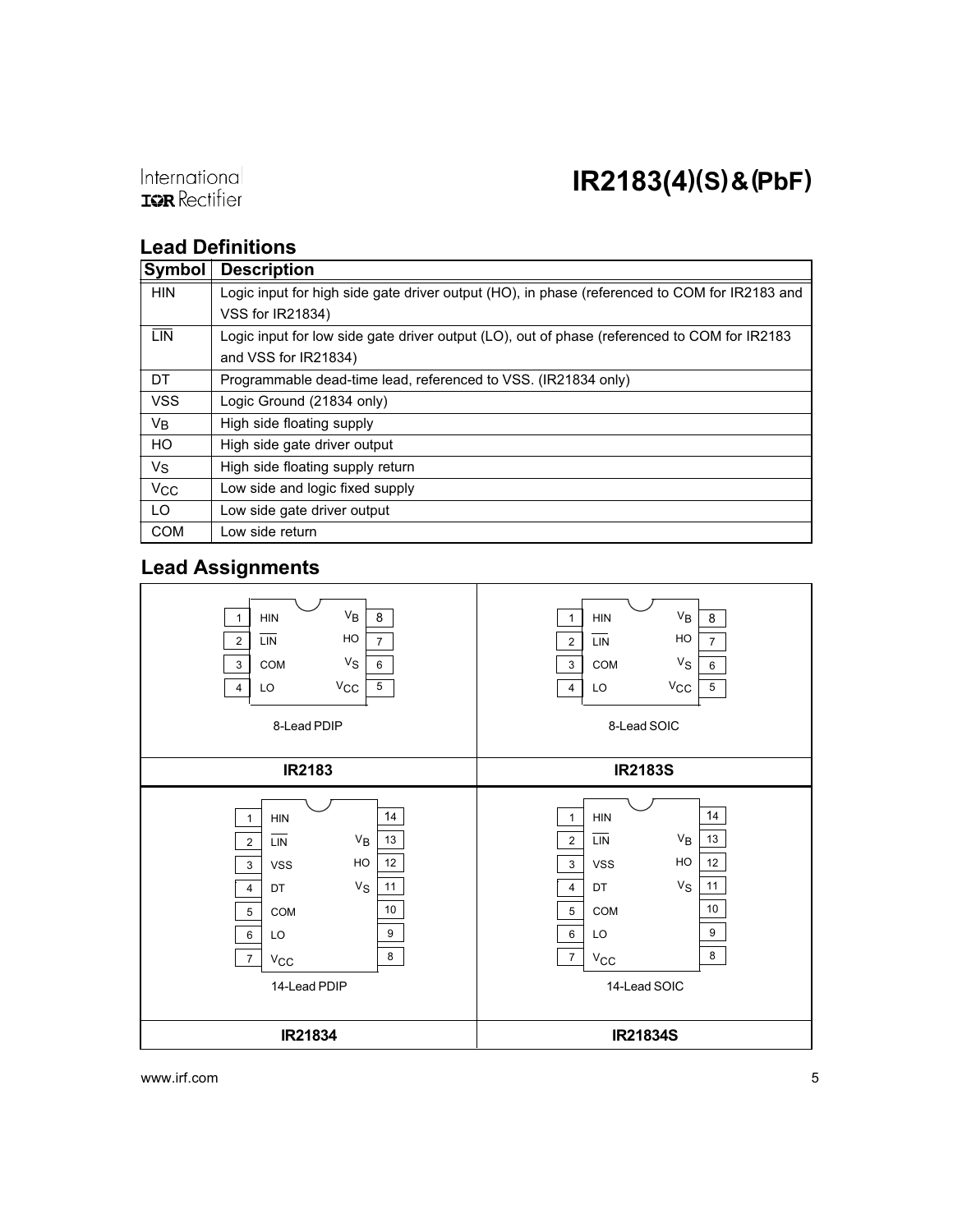International **IOR** Rectifier



Figure 1. Input/Output Timing Diagram





Figure 2. Switching Time Waveform Definitions



Figure 3. Deadtime Waveform Definitions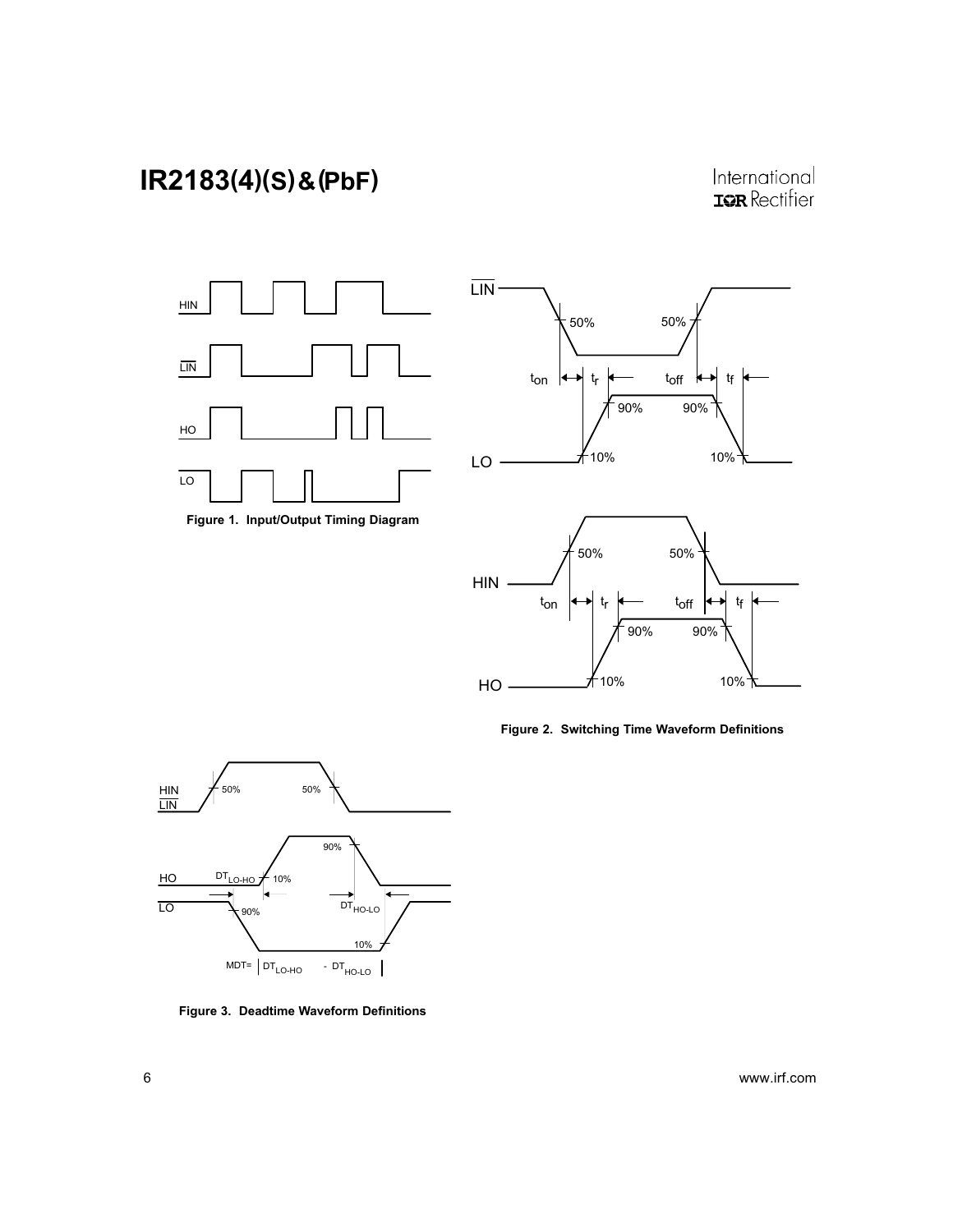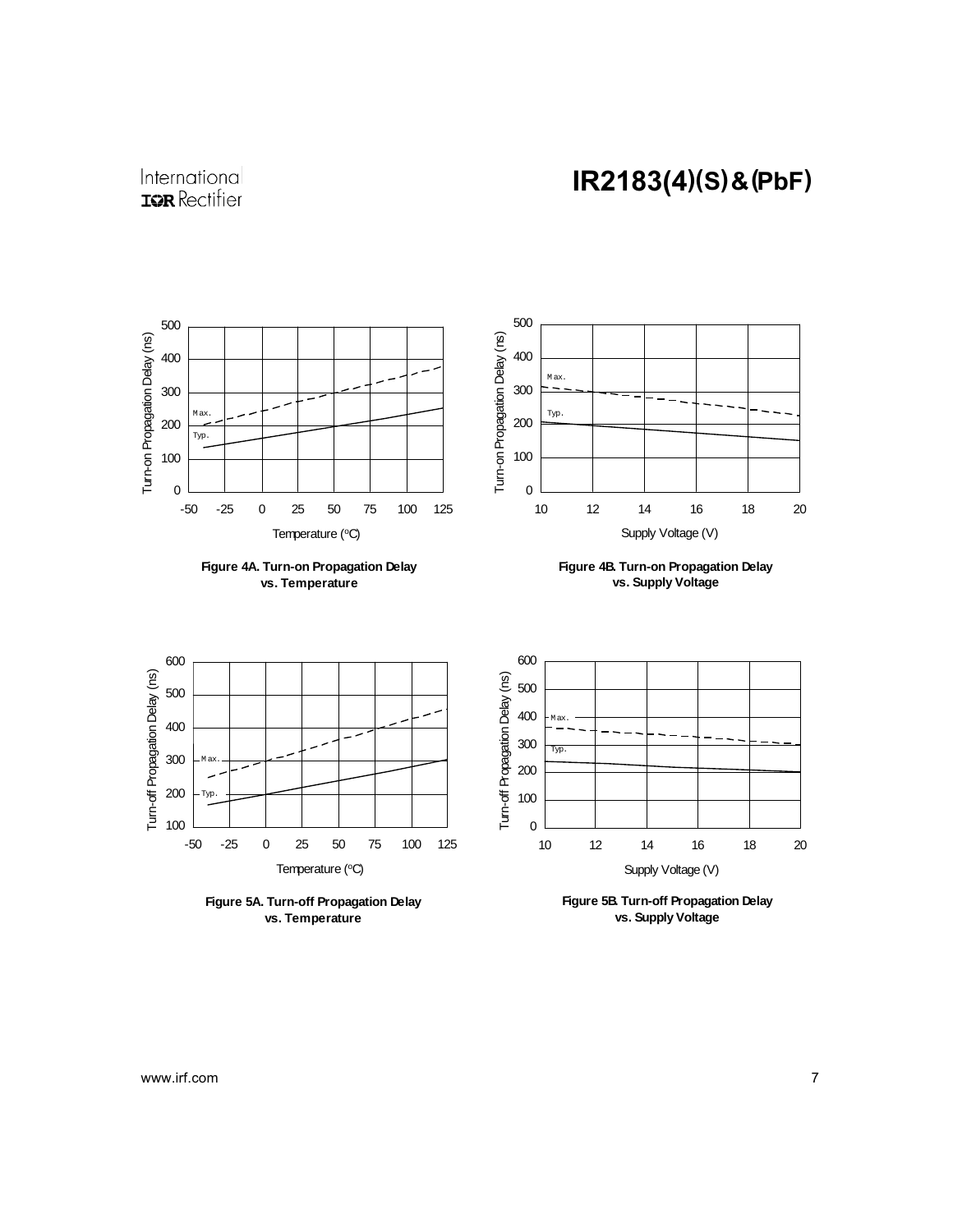

**Figure 6A. Turn-on Rise Time vs. Temperature**



**Figure 6B. Turn-on Rise Time vs. Supply Voltage**







**Figure 7B. Turn-off Fall Time vs. Supply Voltage**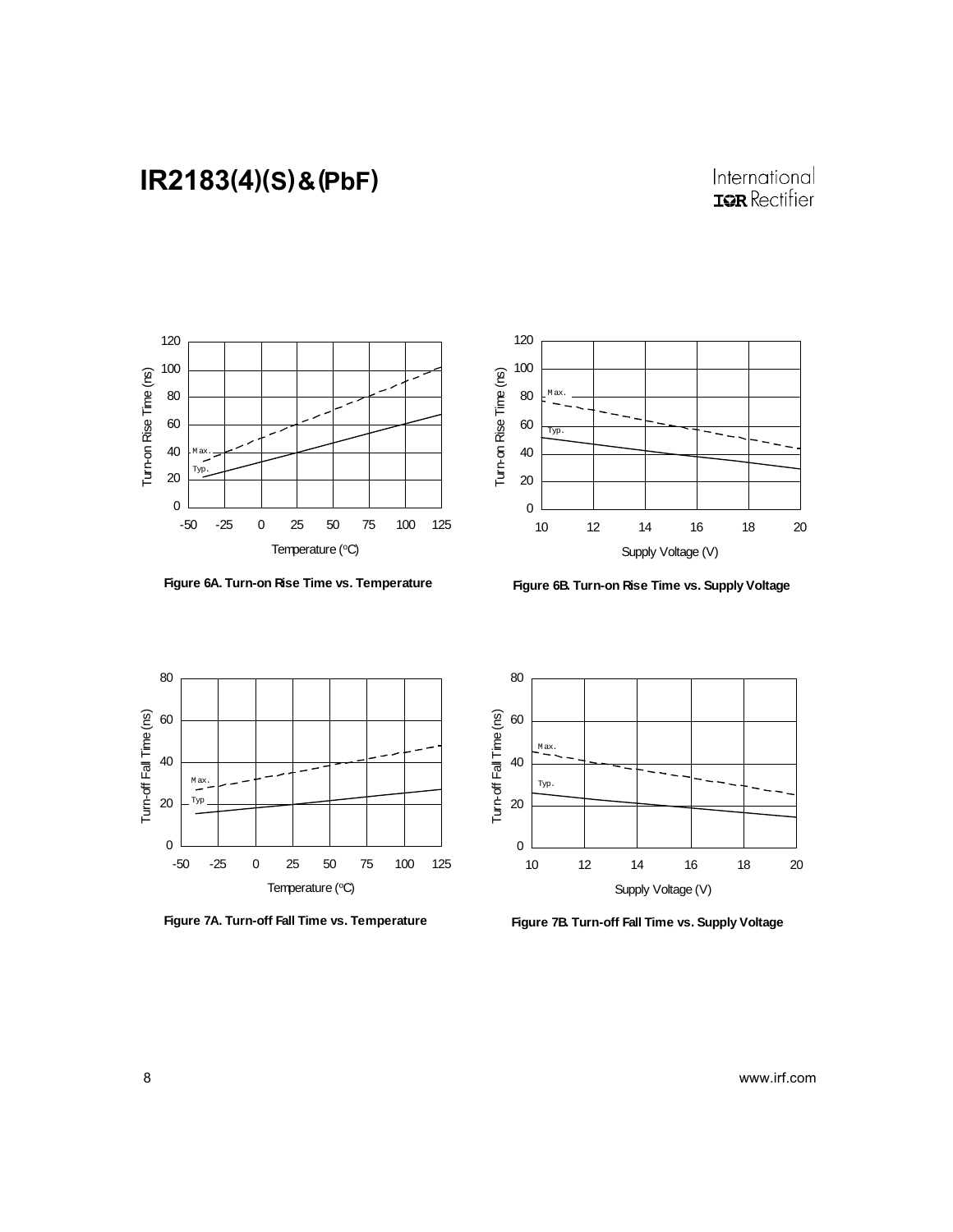



**Figure 8A. Deadtime vs. Temperature**





**Figure 8C. Deadtime vs. R<sub>DT</sub>** 

**Figure 9A. Logic "1" Input Voltage vs. Temperature**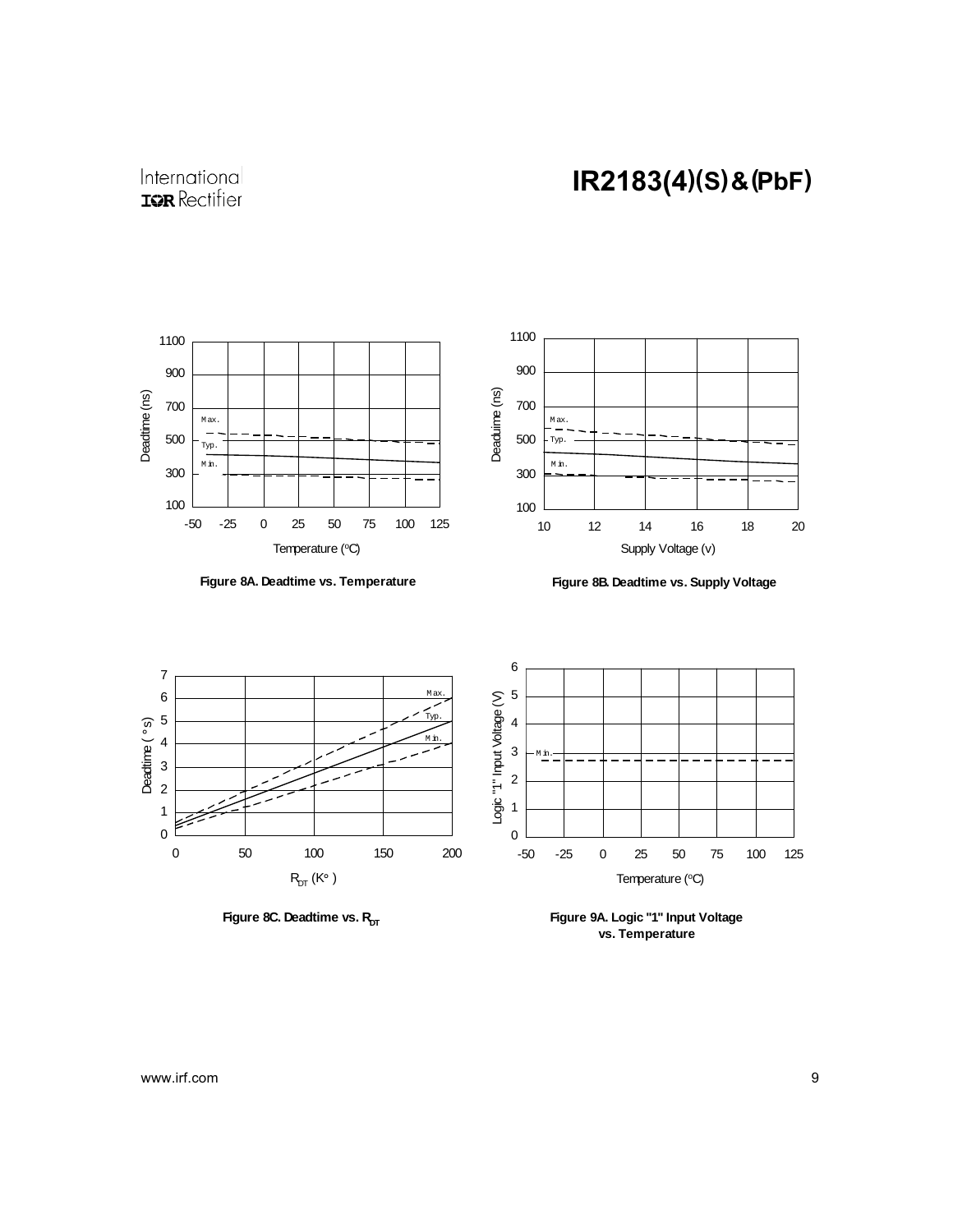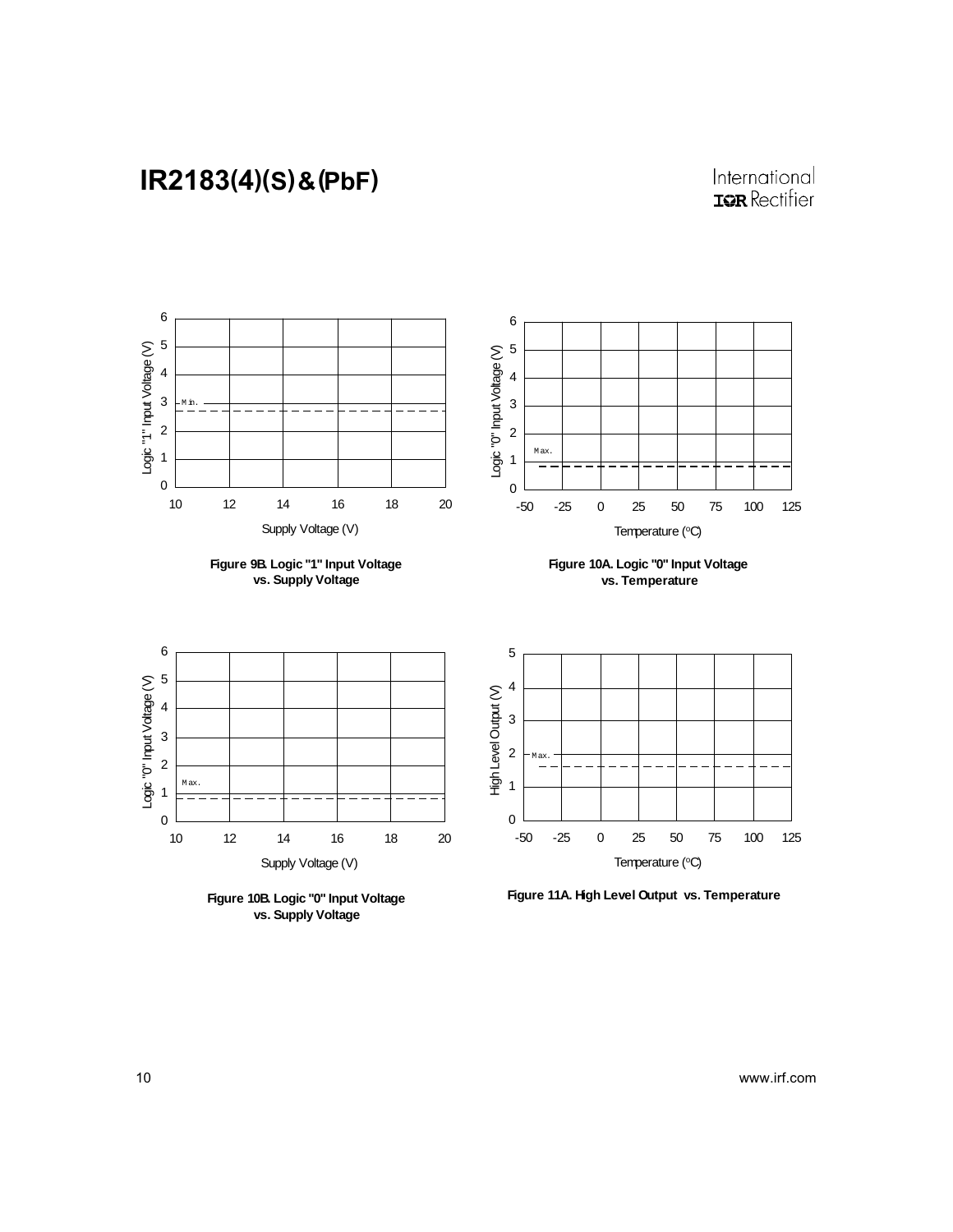

**Figure 11B. High Level Output vs. Supply Voltage**



**Figure 12A. Low Level Output vs. Temperature**



**Figure 12B. Low Level Output vs. Supply Voltage**



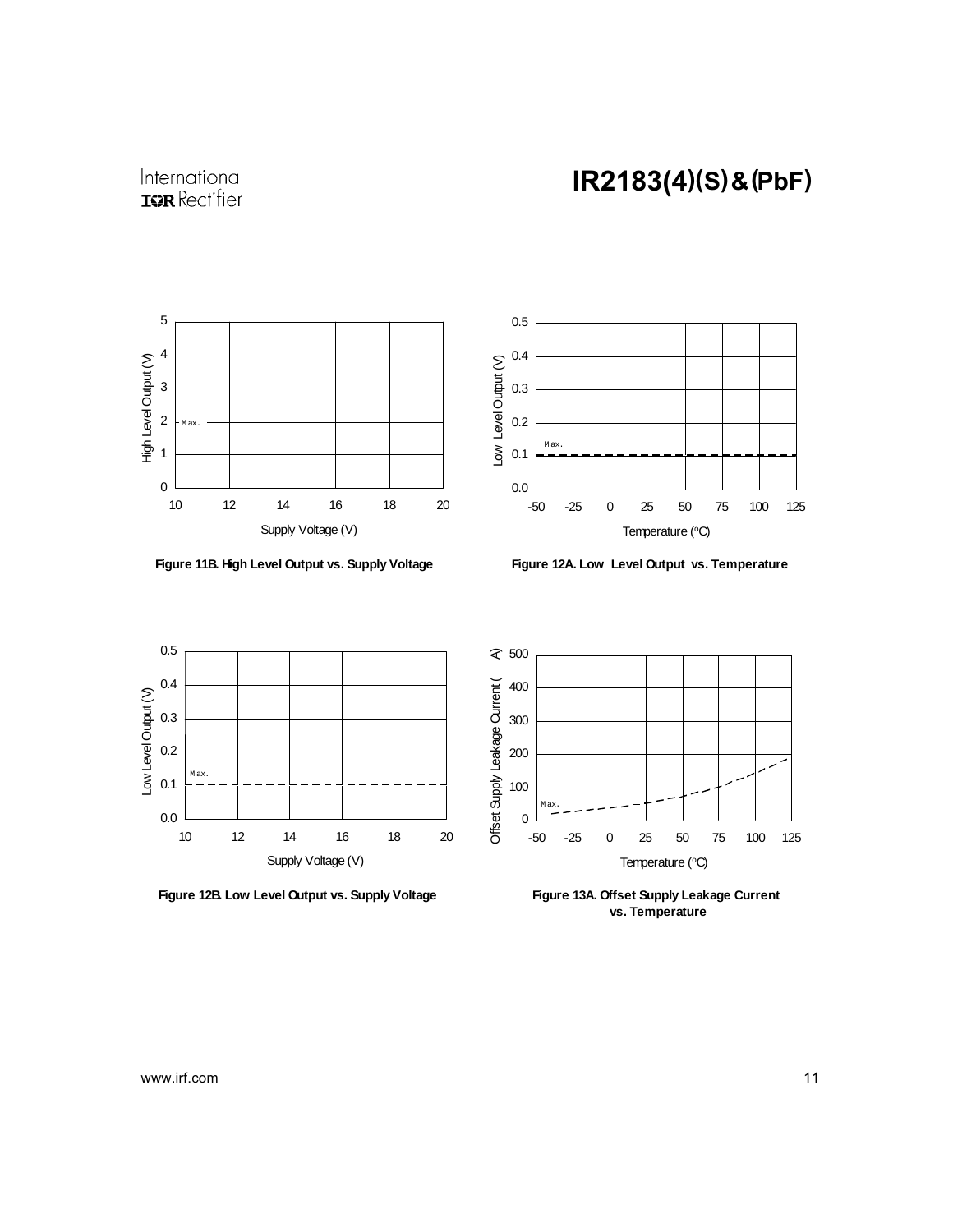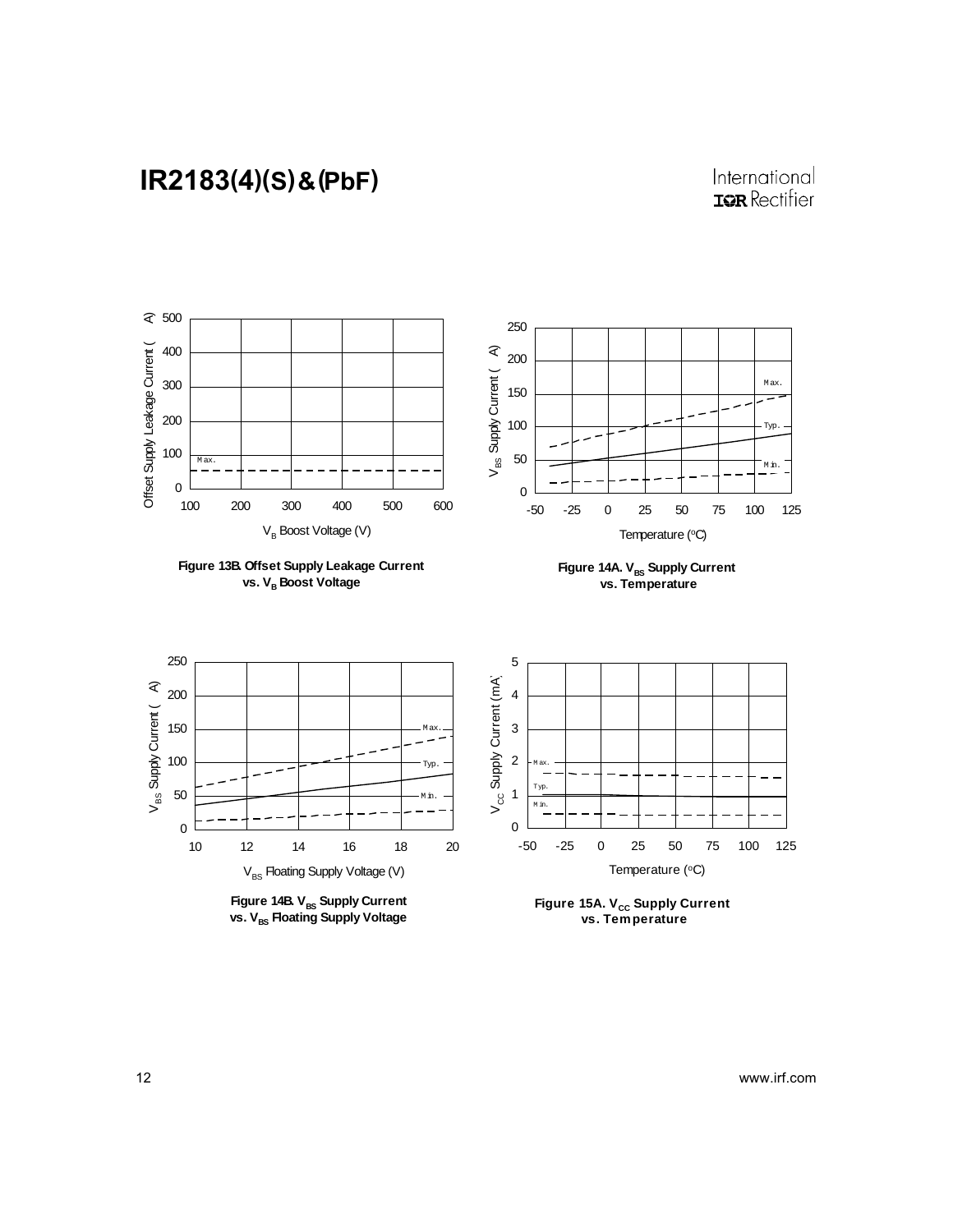

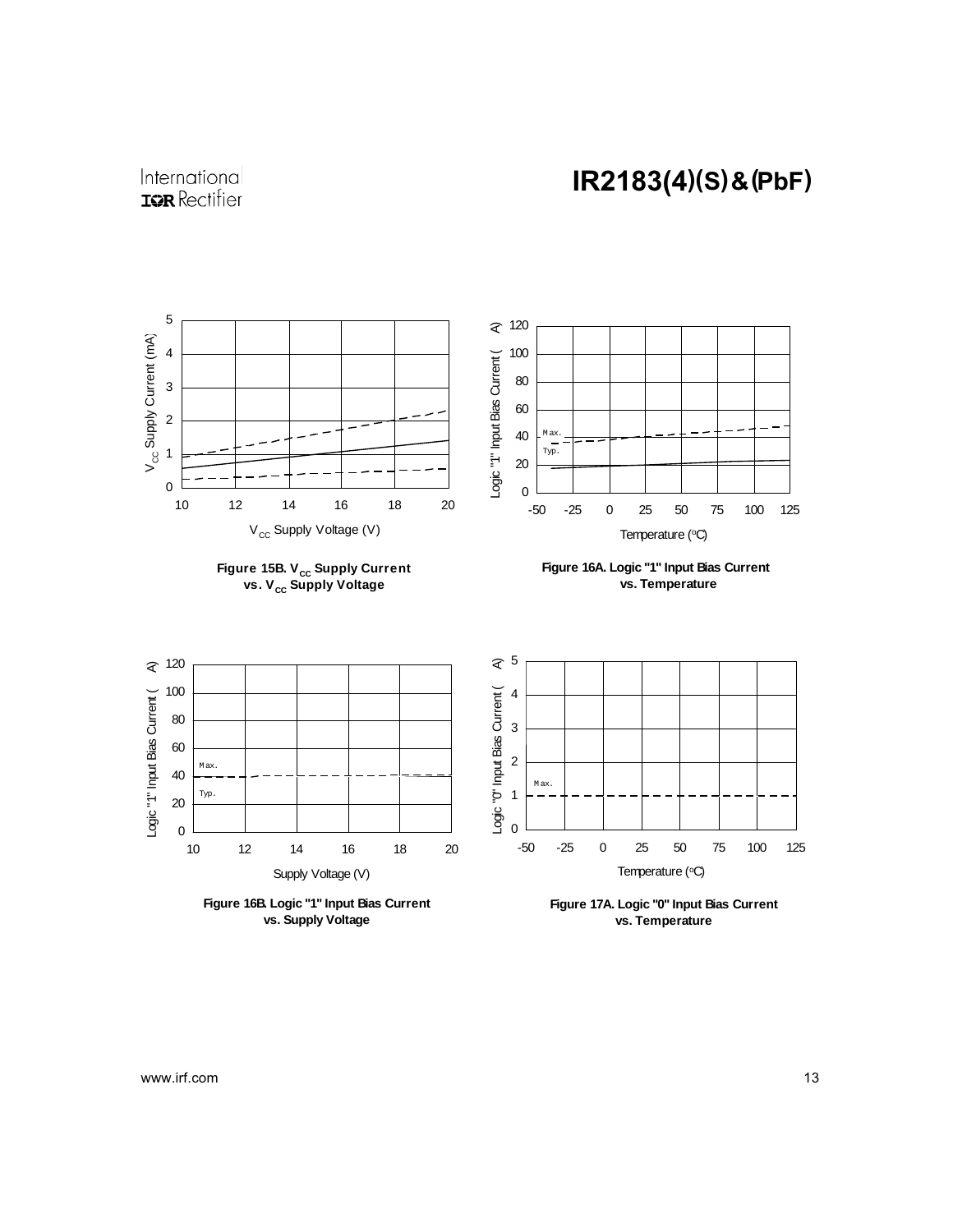#### International **IQR** Rectifier



**vs. Temperature**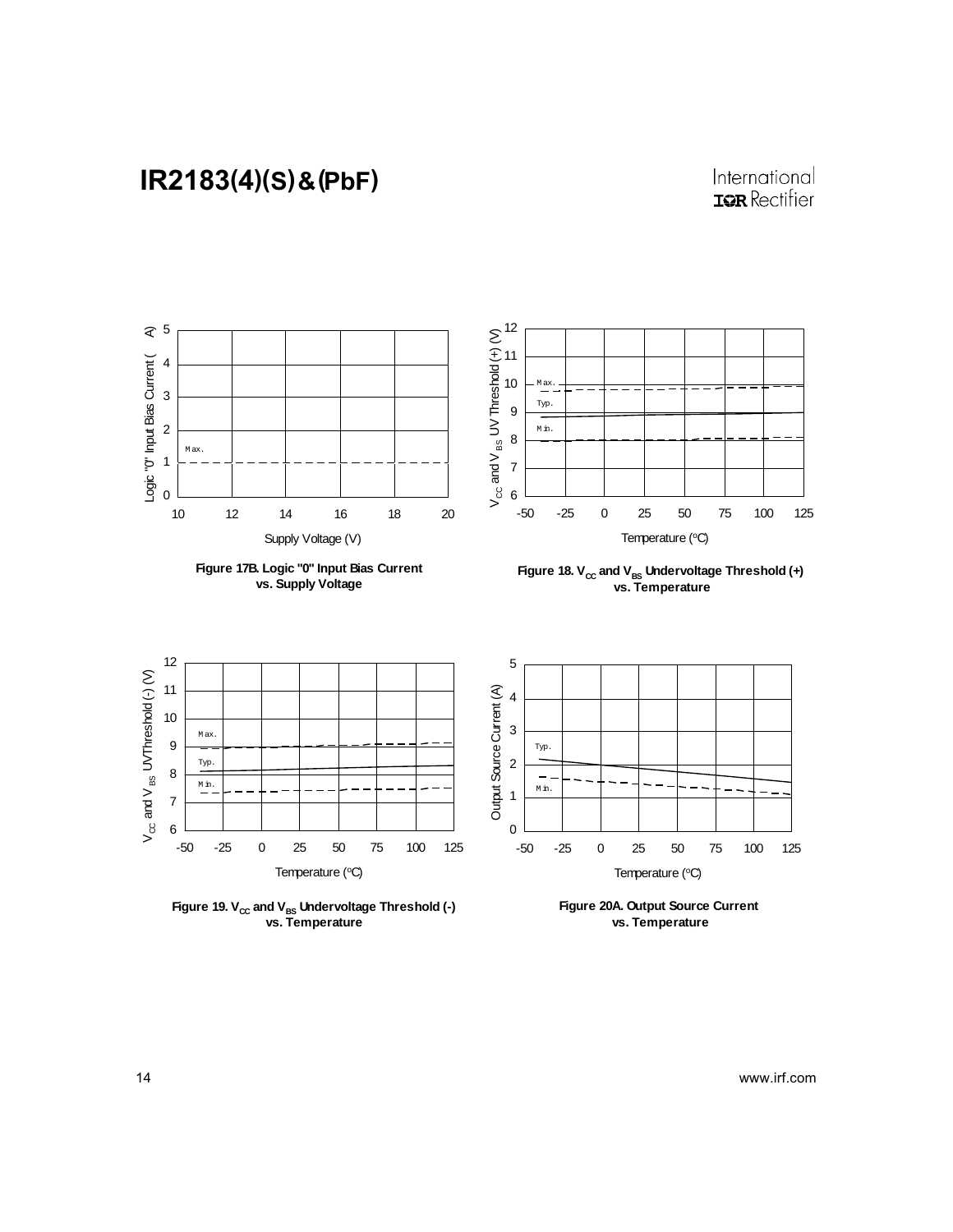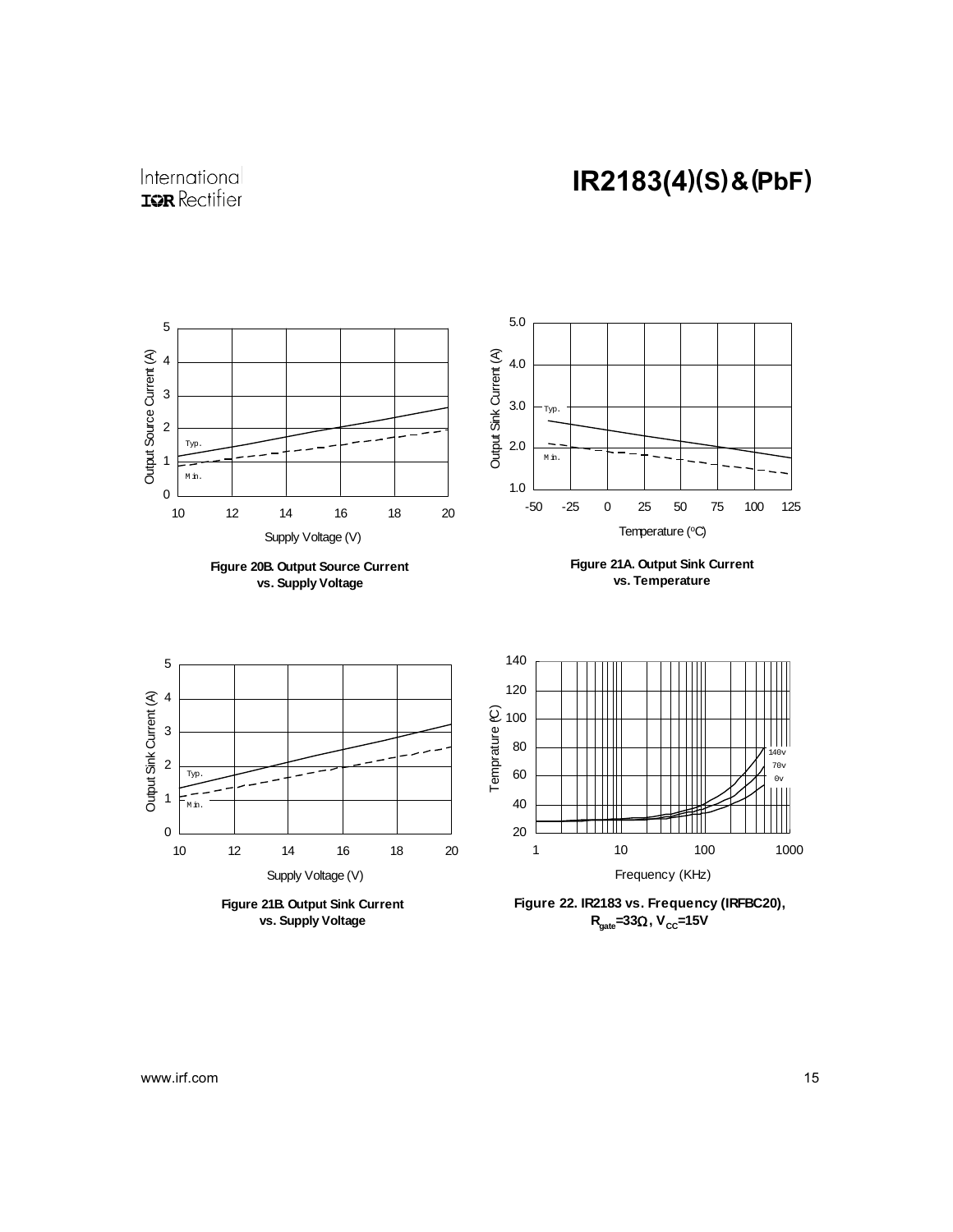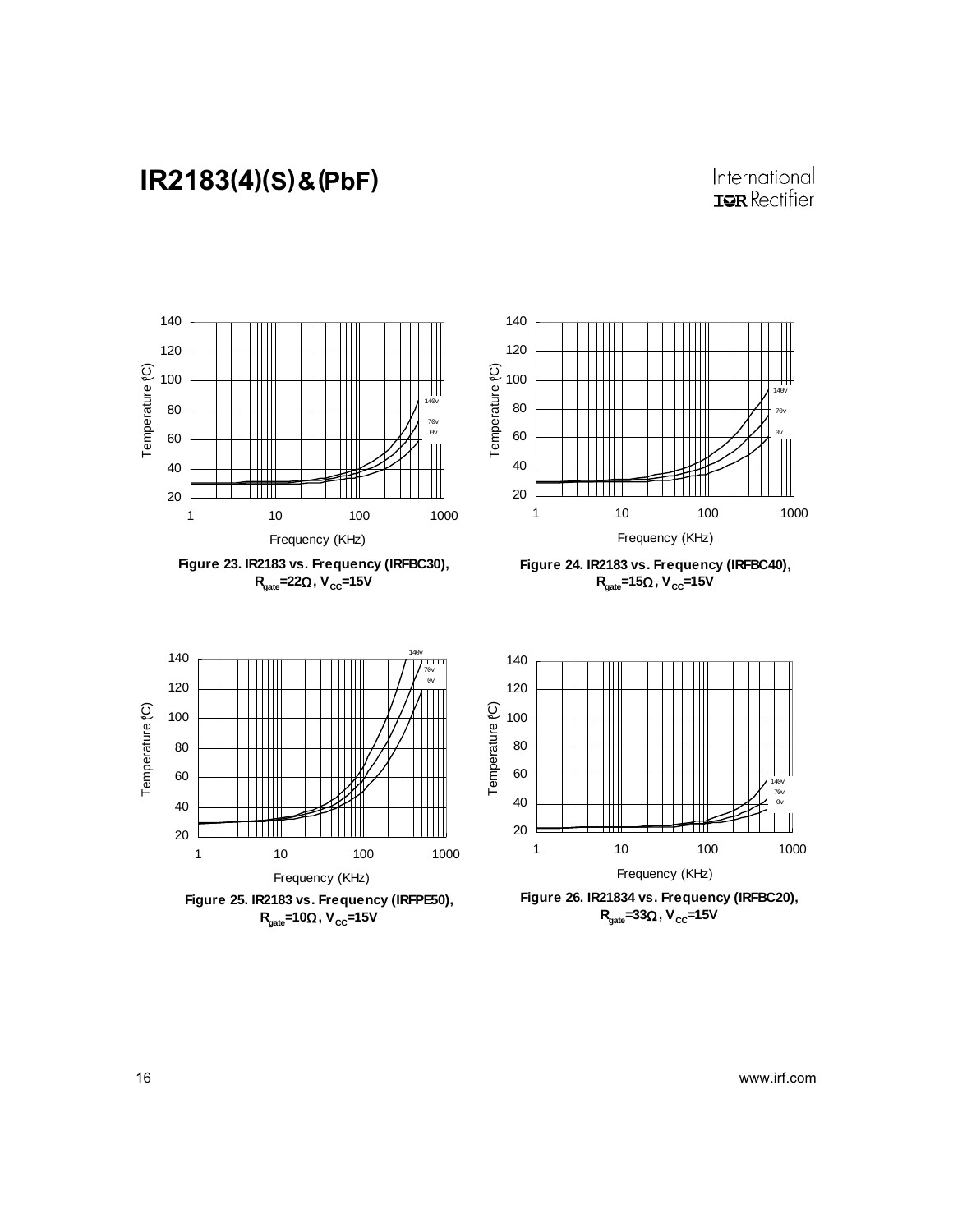

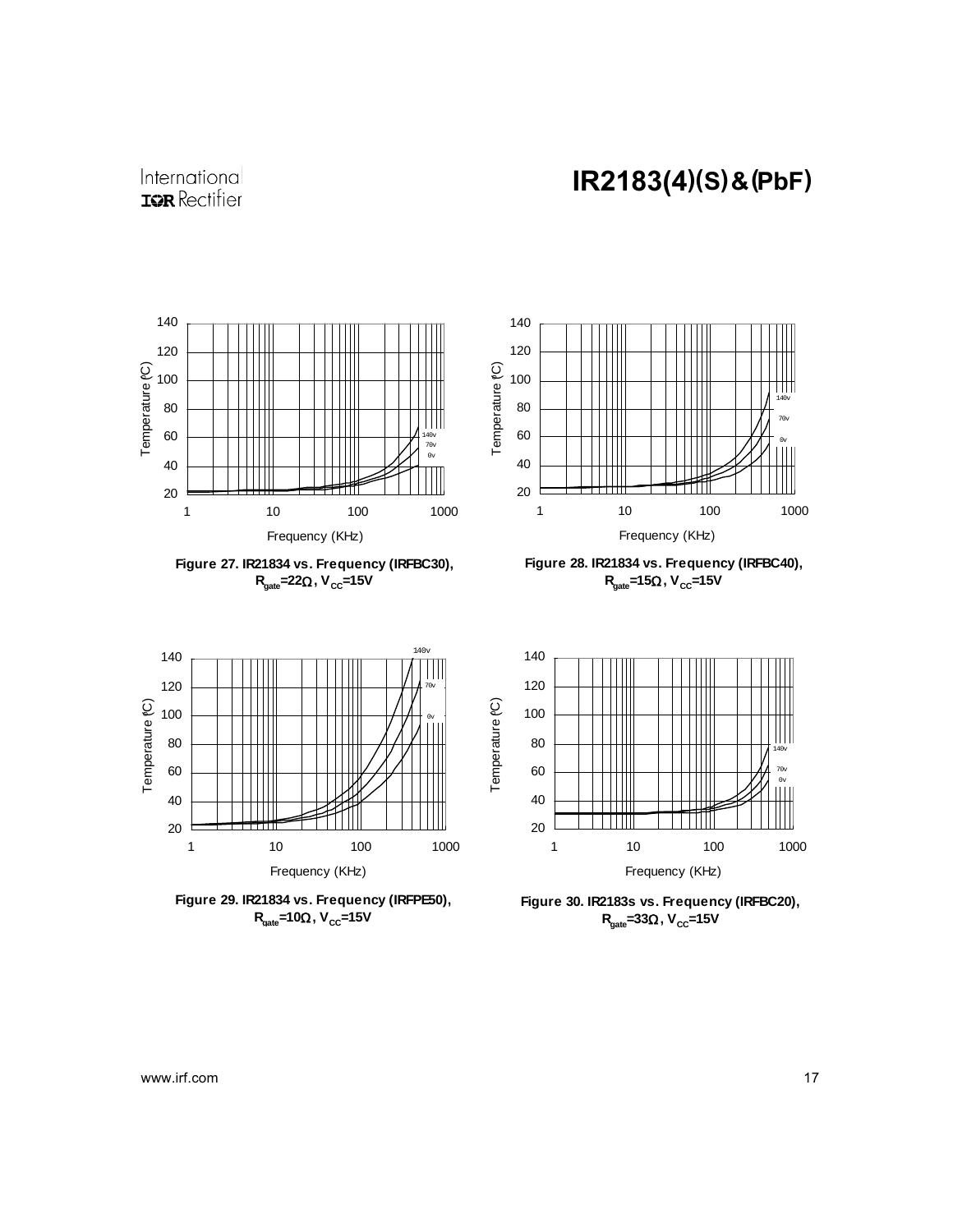#### International **IQR** Rectifier

0v









1 10 100 1000 Frequency (KHz)

140v 70v 0v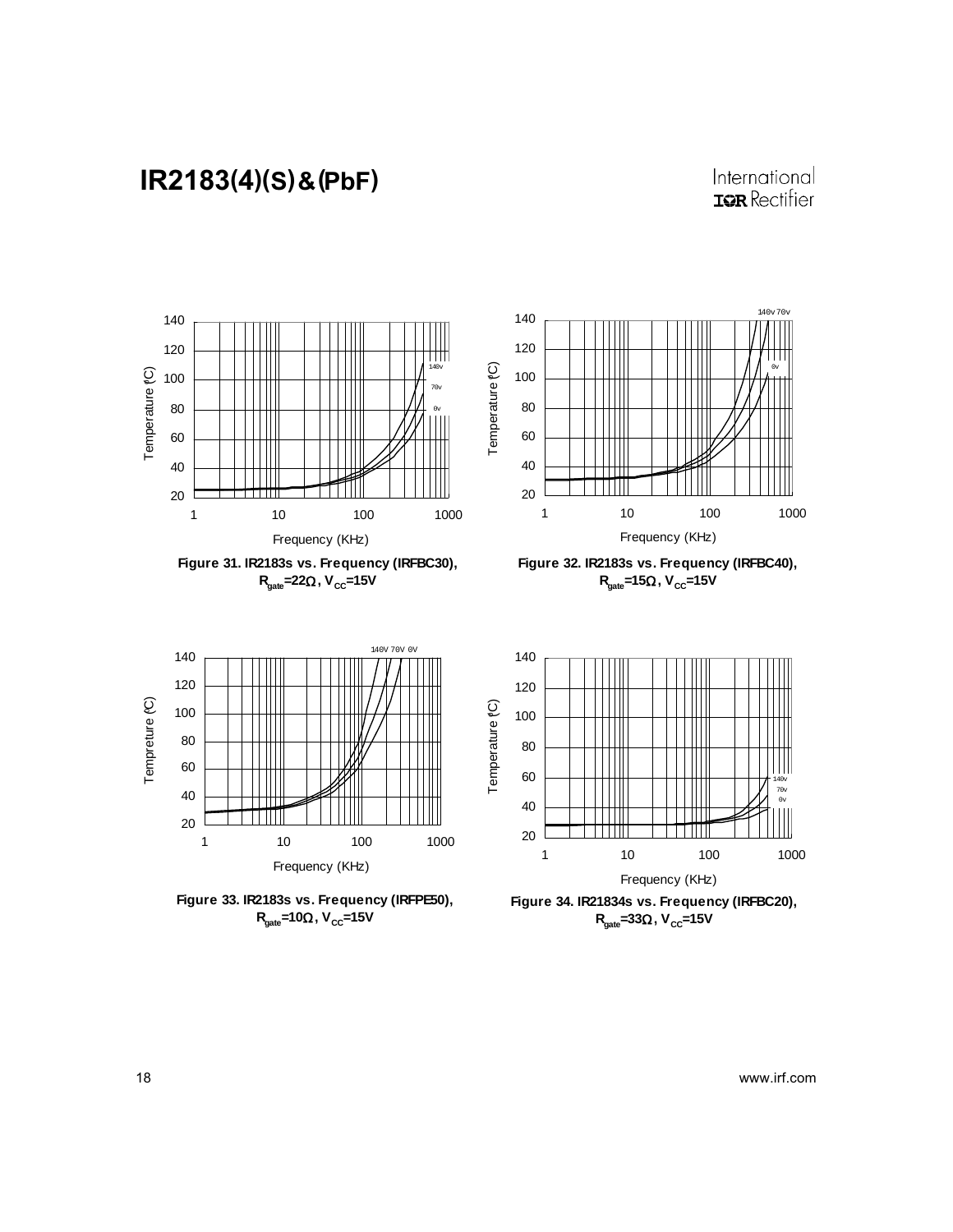

**Figure 35. IR21834s vs. Frequency (IRFBC30), R**<sub>aate</sub>=22Ω, V<sub>CC</sub>=15V



Figure 36.R21834s vs.Frequency (RFBC 40),  $R_{\text{gate}} = 15 \Omega$ , V<sub>cc</sub>=15V



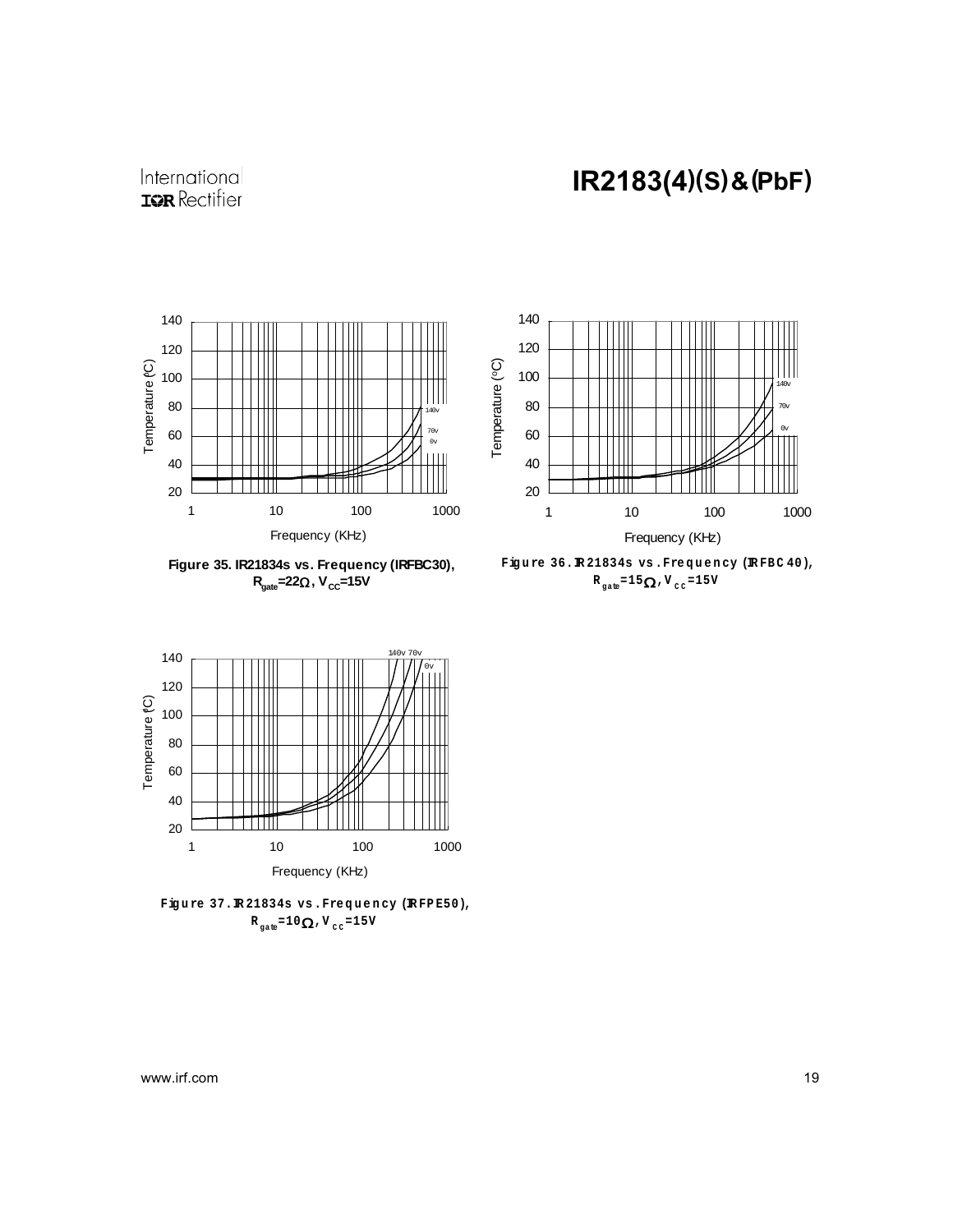International **IGR** Rectifier

#### Case outlines

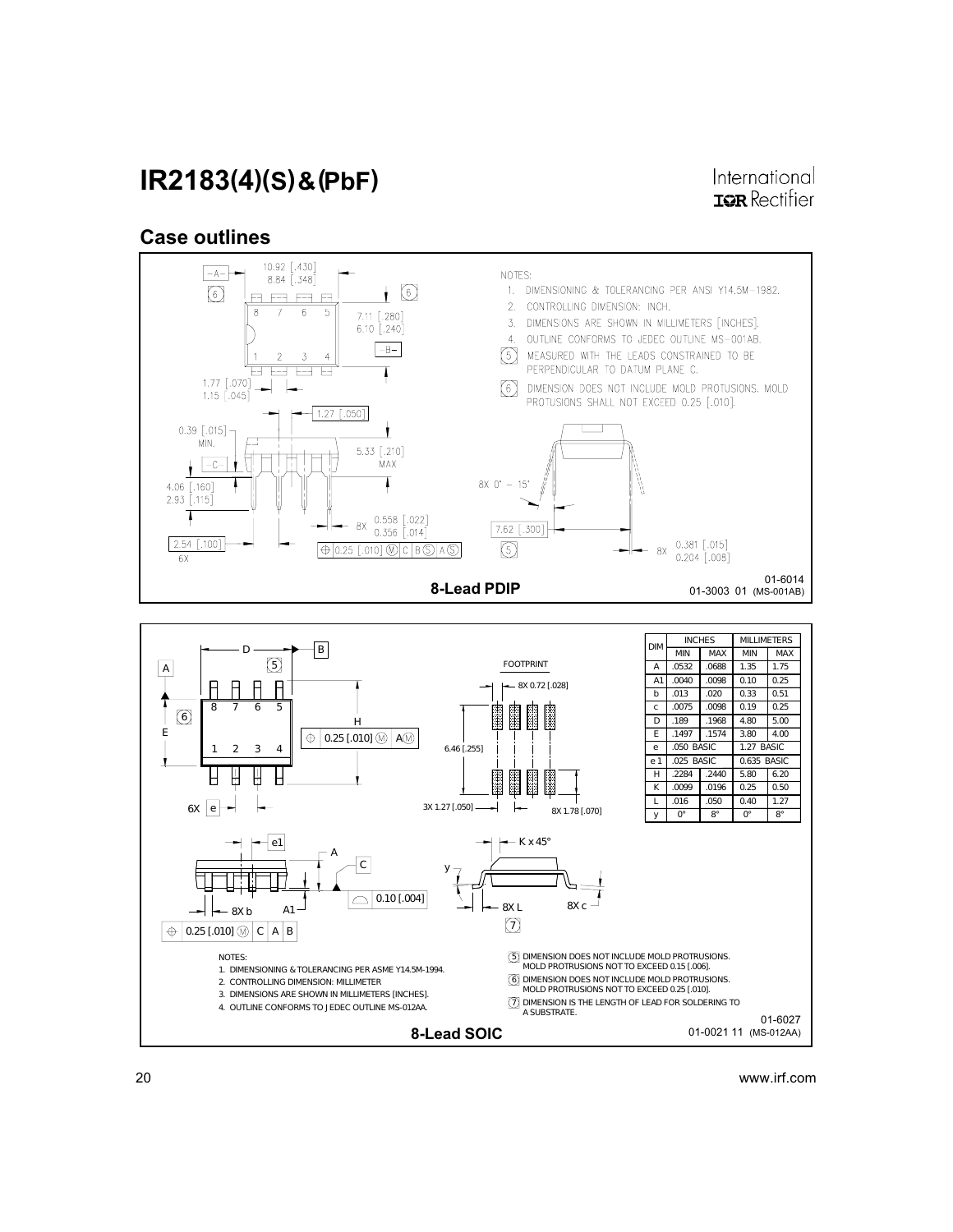#### International **IOR** Rectifier

### IR2183(4)(S) & (PbF)